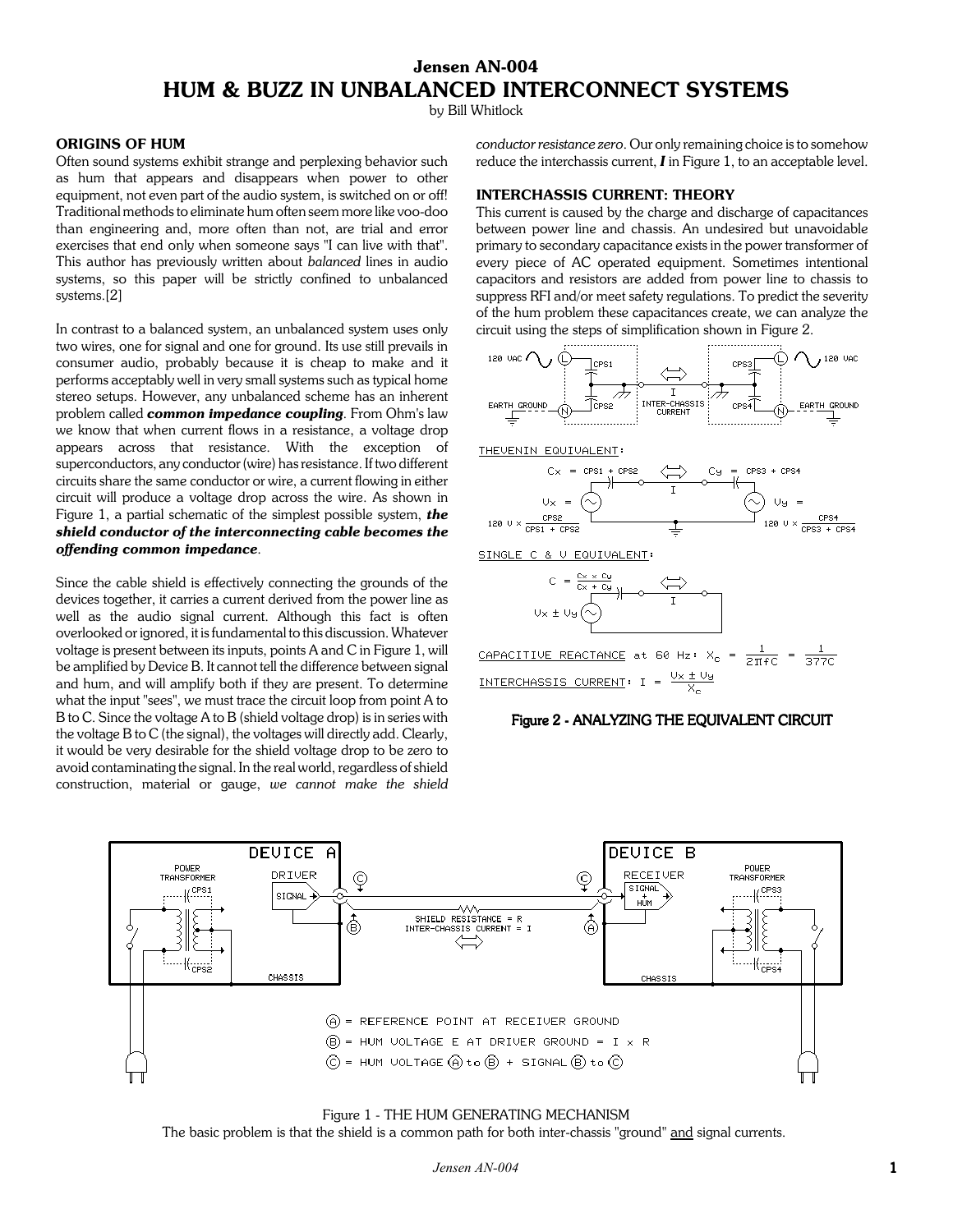Note the  $V_x \pm V_y$  term in the single capacitor equivalent circuit. The  $\pm$  accounts for the fact that most consumer equipment has a twoprong AC plug which can be inserted into an outlet either of two ways. A special example illustrates how extreme the effects of plug reversal can be. Consider the case where  $C_{PS1}$  is  $\frac{1}{2}$  the value of  $C_{PS2}$ and  $C_{PS3}$  is  $\frac{1}{2}$  the value of  $C_{PS4}$  *(this condition would be highly unlikely in the real world).* If the two plugs are connected to the AC line as shown in the diagram, each pair of capacitors forms a voltage divider with a 3:1 division ratio, making chassis voltages Vx and Vy each 40 volts AC with respect to ground. Since no current will flow in a wire connecting two points of equal voltage, current *I* will be zero. However, if one of the AC plugs is reversed, the chassis voltages will no longer be equal and current *I* will flow. Except for this special case, plug reversals simply cause a change in the interchassis current, rather than the total cancellation seen in this example. For this reason, reversing AC plugs will almost always change the hum level in a system..

It is also very unlikely that the two capacitances,  $C_{PS1}$  and  $C_{PS2}$  or  $C_{PS3}$  and  $C_{PS4}$ , would be exactly matched in any piece of equipment. Mismatch ratios of two to one are common. Since all utility 120 VAC power in this country is distributed *asymmetrically* with respect to earth ground, one side called "neutral", is grounded. The other, called "hot" or "line", is at 120 volts with respect to ground.[4] Recently, proponents of a scheme called "Balanced AC Power" have claimed that "[hum reduction] results are often quite dramatic".[3] Balanced power uses a center-tapped transformer to make each side of the line 60 volts with respect to ground. Although intuitively attractive, this approach can completely cancel interchassis currents in a system of three or more devices only in the case where each of the devices had such matched capacitances. This would be an extremely rare occurrence. Although 10 to 15 dB hum reductions, which would be more routinely achieved, might be considered "dramatic" in a video system, this author cannot recommend this or any other "line conditioning" method as a cost effective solution for audio system hum problems.

#### **INTERCHASSIS CURRENT: MEASUREMENT**

When designing or troubleshooting a system, a highly recommended first step is to measure actual ground currents of the system devices. This can be done quite simply using an AC voltmeter adapted, as shown in Figure 3, to measure AC current. This same setup can also measure chassis current between devices.

The 1 k $\Omega$  resistor converts current to voltage at 1 millivolt per microamp while the capacitor limits the measurement to frequencies under about 1 kHz. One lead of this current meter is connected to the shield of an input or output jack on the device under test. An IHF/RCA plug is handy for this and it generally won't matter which jack you choose, since all shield grounds are usually tied together inside the device. The other lead of the current meter is connected



Figure 3 - MEASURING THE CHASSIS CURRENT

to a ground equivalent to power line neutral. The safety ground of any modern outlet is convenient for this. It is required by safety codes to be tied to earth ground, as is the neutral. The current measurement should be taken under four conditions: device "off", device "on", then repeated with the device's AC plug reversed. Taking the highest reading will give us a "worst case" number which can then be used, along with Table 1, to estimate the system hum levels produced when this device is connected to others via cables.

The author has tested a variety of consumer devices, including CD players, cassette decks, tuners, receivers, and power amplifiers, for chassis current to ground. The broad categories of typical ground currents developed from the testing were used in Table 1. Ground current is generally related to AC power consumption of the device, since this dictates the size of its power transformer and, to some extent, its interwinding capacitances. Ground current **L**, 5 µA RMS, is typical of "low power" consumer gear drawing under 20 watts. This includes most CD players, cassette decks, and turntables. Current  $M$ , 100  $\mu$ A RMS, is typical of "medium power" consumer gear drawing 20 to 100 watts. This includes most tuners, low to medium power receivers or power amplifiers, and some small TV receivers. Current **H**, 1 mA RMS, is typical of "high power" consumer gear drawing, or capable of drawing, well over 100 watts. This includes most high powered amplifiers or powered subwoofers and large screen or projection TV receivers. Table 1 shows the calculated effect of these currents when they flow in interconnect cable shields in an unbalanced audio system. A contact resistance of  $50 \text{ m}\Omega$  per connection was used and the 0 dB reference level is 300 mV RMS or about -10 dBV. All results have been rounded to the nearest dB.

*Please note that this characterization of chassis current applies only to devices with two-prong AC plugs*. Three-prong plugs effectively connect the device chassis to safety ground, making the chassis a *voltage* source. System effects of this will be discussed later.

| Cable Length                                             | $3 \text{ ft} \approx 1 \text{ m}$ |       |       | 10 ft $\approx$ 3 m |       |       | 20 ft $\approx$ 6 m |       |       | 50 ft $\approx$ 15 m |       |       | $100 \text{ ft} \approx 30 \text{ m}$ |       |       |
|----------------------------------------------------------|------------------------------------|-------|-------|---------------------|-------|-------|---------------------|-------|-------|----------------------|-------|-------|---------------------------------------|-------|-------|
| Ground Current                                           | ⊷                                  | M     | H     | ⊷                   | M     | Н     | ⊷                   | M     | H     | ⊷                    | M     | H     |                                       | M     | H     |
| #26 GA (41 m $\Omega$ per ft)<br>Shield Conductor        | $-109$                             | $-83$ | $-63$ | $-101$              | $-75$ | $-55$ | $-96$               | $-70$ | $-50$ | $-89$                | $-63$ | $-43$ | $-83$                                 | $-57$ | $-37$ |
| #24 GA (25 m $\Omega$ per ft)<br>Shield Conductor        | $-111$                             | $-85$ | $-65$ | $-105$              | $-79$ | $-59$ | $-100$              | $-74$ | $-54$ | $-93$                | $-67$ | $-47$ | $-87$                                 | $-61$ | $-41$ |
| #22 GA (16 m $\Omega$ per ft)<br><b>Shield Conductor</b> | $-112$                             | $-86$ | $-66$ | $-107$              | $-81$ | $-61$ | $-103$              | $-77$ | $-57$ | $-96$                | $-70$ | $-50$ | $-91$                                 | $-65$ | $-45$ |

Table 1 - CALCULATED HUM LEVEL, dB re 300 mV, vs GROUND CURRENT, CABLE LENGTH, and SHIELD GAUGE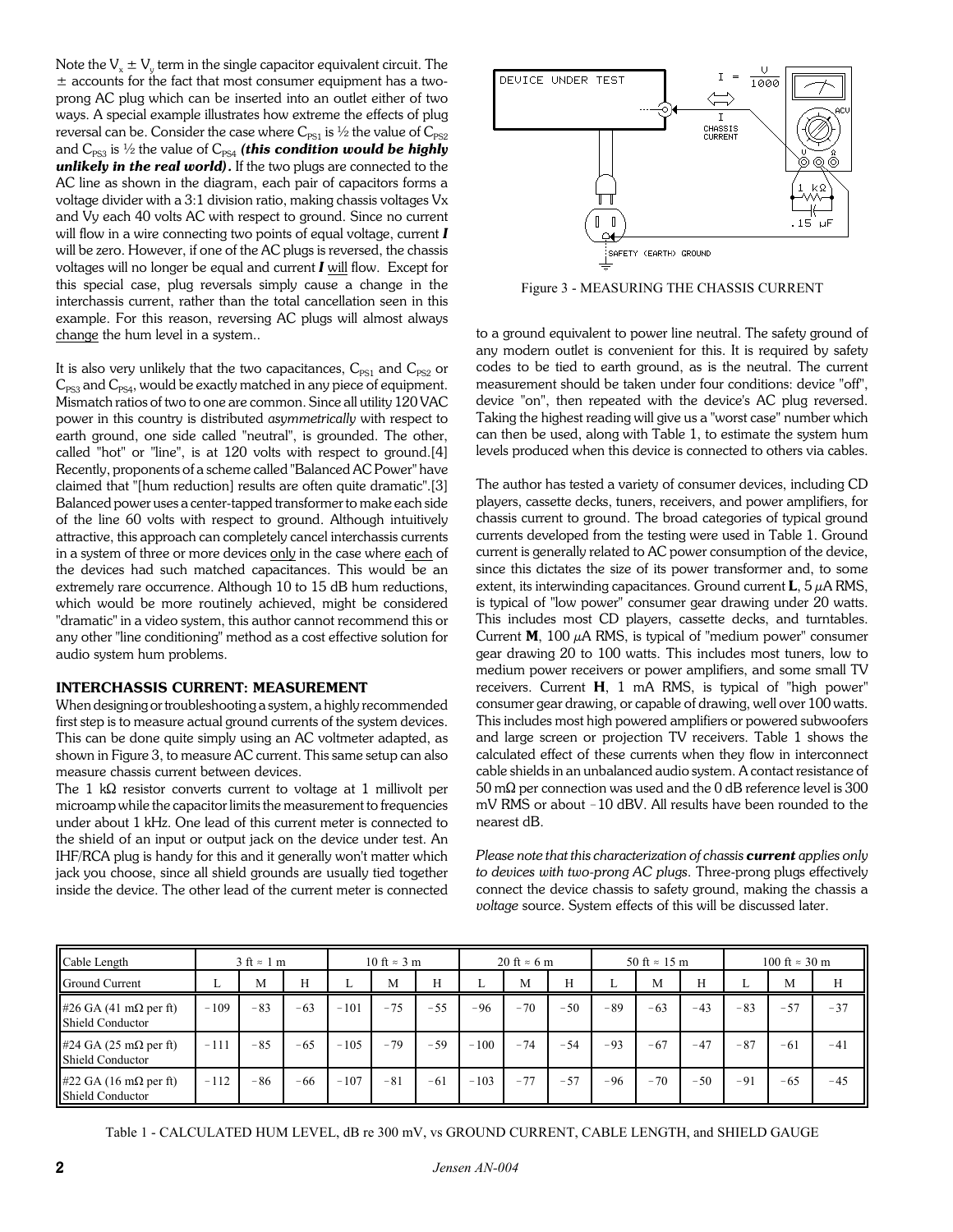## **AUDIBILITY OF HUM & BUZZ**

Just what level of hum or buzz is audible depends on many factors. A recent AES paper indicates that noise artifacts should be under -120 dB to be inaudible for serious listening in residential environments.[5] The experience of this author indicates that levels higher than about -80 dB are annoving to most listeners. The noises originating with the power line are generally described as either "hum", which is predominantly 60 Hz, or "buzz", which consists of a mixture of high-order harmonics of 60 Hz. These harmonics are the result of power line waveform distortion, which commonly reaches 5% THD and is caused by many types of non-linear power line loads. Because the human ear is much more sensitive to frequencies in the 2 kHz to 5 kHz range at these very low levels, buzz is usually more audible than hum, even though the hum level may be electrically larger.

## **BREAKING THE INTERCHASSIS CURRENT PATH**

To eliminate hum, we must effectively eliminate interchassis ground current. We could eliminate it by simply breaking the chassis to chassis shield connection. Of course, this alone would not solve our problem. We must break the signal line as well and insert a device which will sense the voltage at the output of device A and regenerate it into the input of device B, while ignoring the voltage that exists between the now disconnected device grounds. These properties generally describe a differential responding device with high common-mode rejection, usually called a *ground isolator*. *See reference* [2] *for more information on this subject*.

Two basic types of differential responding devices, active differential amplifiers and audio transformers are available at reasonable cost. We won't consider active optical or carrier modulated isolation amplifiers here because such devices which also have acceptable audio performance are still quite expensive.

*Active differential amplifier* circuits are used in a number of commercially available devices. To a greater or lesser extent, they all share several disadvantages: they can further complicate the ground system by contributing interchassis currents of their own, since they require AC power; they cannot handle ground voltage differences over about 10 volts RMS; they use semiconductors or integrated circuits which are prone to degradation or failure caused by power line or lightning induction voltage transients; and, worst of all, they are exquisitely sensitive to source impedance. This sensitivity limits hum rejection, even in a *balanced* system (for which they are intended), but it makes them nearly useless in an unbalanced system.[2] A typical example of such devices is the popular Sonance AGI-1 (which uses the Analog Devices SSM2141). Lab measurements on this unit, shown in Figure 4, reveal that over the 200  $\Omega$  to 1 k $\Omega$  range of source (output) impedances typical in consumer equipment, its hum rejection is only 15 to 30 dB.

*High quality audio transformers* are, by their nature, relatively insensitive to source impedance and exhibit excellent hum rejection performance in *either* balanced or unbalanced systems. Under the same conditions and same range of source impedances, the passive transformer based ISO-MAX $^{\circ\circ}$  model CI-2RR measures 90 to 110 dB. As shown in the Figure 4 graph, its measured hum rejection is *over 70 dB better* than the active device. It requires no power of any kind and can handle ground voltage differences up to 250 volts RMS without malfunction, degradation, or damage.

There is a widespread belief that *all* audio transformers have inherent limitations such as high distortion, mediocre transient



response, and large phase errors. Unfortunately, many such transformers do exist and not all of them are cheap. The vast majority of available audio transformers, even when used as directed, do not achieve professional performance levels. As Cal Perkins wrote "With transformers, you get what you pay for. Cheap transformers create a host of interface problems, most of which are clearly audible."[6] If well designed and properly used, however, audio transformers qualify as true high fidelity devices. They are passive, stable, reliable, and require neither trimming, tweaking, nor excuses.

#### **DIAGNOSIS OF A LARGER SYSTEM**

Most systems consist of more than two devices and often consist of a mixture of floating (2-prong AC plug) and safety grounded (3 prong AC plug). In addition, devices may be connected to external sources of ground currents, such as cable TV. Our previous analysis of a generalized two device system allows us to apply the same principles to analyze and treat hum problems in larger systems. Our example system, shown in Figure 5, consists of a large screen TV receiver with audio outputs, a stereo preamp control center, a subwoofer with internal power amplifiers, and a stereo power amplifier for the satellite speakers. All devices have 2-prong AC plugs, except the sub-woofer, which has a 3-prong plug. Initially, we will not make the cable TV connection shown by the dotted line. The interconnect cable is a foil shielded type with a #24 gauge drain wire having a resistance of 25 m $\Omega$  per foot. Now, let's go through the process stepby-step.

**Step 1** is to measure or estimate the worst case ground current of each device having a 2-prong AC plug (as described under heading 3). *To keep our analysis process as easy as possible, we will be using some simplifying assumptions and approximations throughout. Therefore measurements need not be made with laboratory precision. Our calculated hum levels will generally be pessimistic by several dB*.

**Step 2** is to measure or calculate the interchassis resistance for each cable run. Vendor data usually provides either resistance per unit length or equivalent wire gauge information for the cable's shield. Remember to include some shield contact resistance at each connector (normally one at each end) as part of the total. If the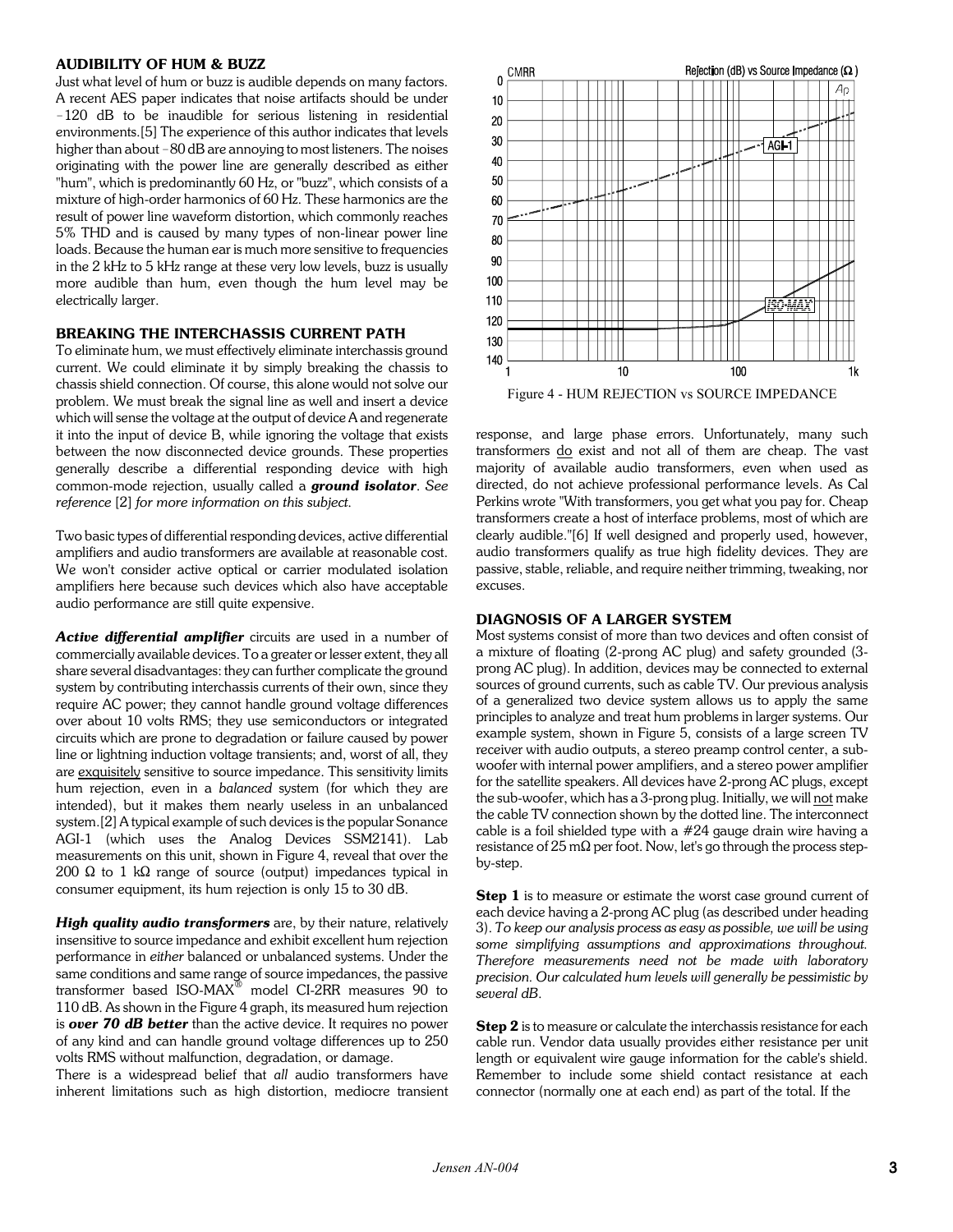

Figure 5 - THE EXAMPLE SYSTEM "BEFORE"

 cable run is a stereo pair, remember to divide by two because the two shields are in parallel. The 50 foot run from TV to preamp in Figure 5 was calculated as follows:

> 50 ft cable shield @ 25 m $\Omega$ /ft = 1.25  $\Omega$ 2 connector contacts @ 50 m $\Omega$  each = 0.1  $\Omega$ Total resistance per cable =  $1.25 \Omega + 0.1 \Omega = 1.35 \Omega$ Resistance of 2 paralleled cables =  $1.35 \Omega \div 2 = 0.68 \Omega$

**Step 3** is to estimate current flow in each cable (or cable pair, in this case). At this point we will make some simplifying assumptions, but according to the following rules:

- A If two devices with different ground currents are connected, the current flow between them is limited to the lower of the two currents. If the ground currents have equal values, flow between them is that value.
- B Current flow between two high ground current devices can flow through a lower ground current device chassis from connector to connector.
- C A device connected to safety ground or any external path to earth ground or AC neutral can support unlimited current flow.
- D If current into a device may flow out in multiple paths, assume that value will flow in all paths that can support it (according to rule A).

Make a simple diagram of the system, similar to Figure 5, and enter the measured or estimated worst case ground current for each floating (2-prong plug) device near its AC plug symbol. Applying the rules, determine the current flow in each cable (or cable pair) and enter the value on the diagram. In our example, although the preamp can support only  $30 \mu A$  through its power connection, note that the 1 mA ground current from the TV will flow through it to either the power amplifier *(which can support 1 mA through its power connection)* or the sub-woofer *(which can support unlimited current through its safety ground)*.

**Step 4** is to calculate the hum voltage drop for each cable. Knowing the values of interchassis resistance (from step 2) and current flow (from step 3) for each cable, allows us to find the hum voltage. According to Ohm's law,  $E = I \times R$  where E is the hum voltage, I is the interchassis current, and R is the interchassis resistance. Therefore, in Figure 5, the hum voltages are:

1 mA x  $0.68 \Omega = 0.68$  mV for TV to preamp cable,  $1 \text{ mA} \times 0.55 \Omega = 0.55 \text{ mV}$  for preamp to sub-woofer, and 1 mA x 0.11  $\Omega$  = 0.11 mV for preamp to power amplifier.

**Step 5** expresses the ratio in dB of each of these hum voltages to the signal voltage, since the hum voltage directly adds to the signal at the receive end of each cable. Because each cable carries a nominal  $300$  mV (sometimes expressed as  $-10$  dBV) maximum signal level, this will be our reference level. For each voltage calculated in step 4, the hum level, in dB relative to the reference signal, is calculated as  $dB = 20$  x  $log (E \div 300$  mV). Expressing our example voltages in dB gives us:

- -53 dB at preamp input from TV,
- -55 dB at sub-woofer input from preamp, and
- -69 dB at power amplifier input from preamp.

These numbers do *not* include the additional hum caused by a device which may amplify the hum appearing at its input. In this example, even if the preamp volume control is "off", unacceptably high hum levels exist at the inputs of both the sub-woofer and power amplifiers. If we advance the volume to unity preamp gain (preamp input and output levels the same), the hum level to both power amplifiers will further increase. *Calculations should assume that all hum voltages are in-phase and additive*. While it is possible for the hum at the preamp input to be anti-phase to the hum at the power amplifiers *(as volume is advanced, hum would decrease to a "null" and then increase beyond the null)*, we won't rely on this possibility.

#### **TREATMENTS TO REDUCE HUM**

As a general rule, problem areas involve the longer cables and higher interchassis currents. In our example system of Figure 5, these are the 40 and 50 foot cable runs. Figure 6 shows the same system with transformer isolators added to the long runs. Note how the isolators reduce interchassis currents *(the 1 µA flow through each isolator is due to interchassis voltage now present - more on that later)*. Since the isolators block the high chassis currents from the TV and sub-woofer, the preamp to power amplifier current is now only 30  $\mu$ A and flows in the shortest, lowest shield resistance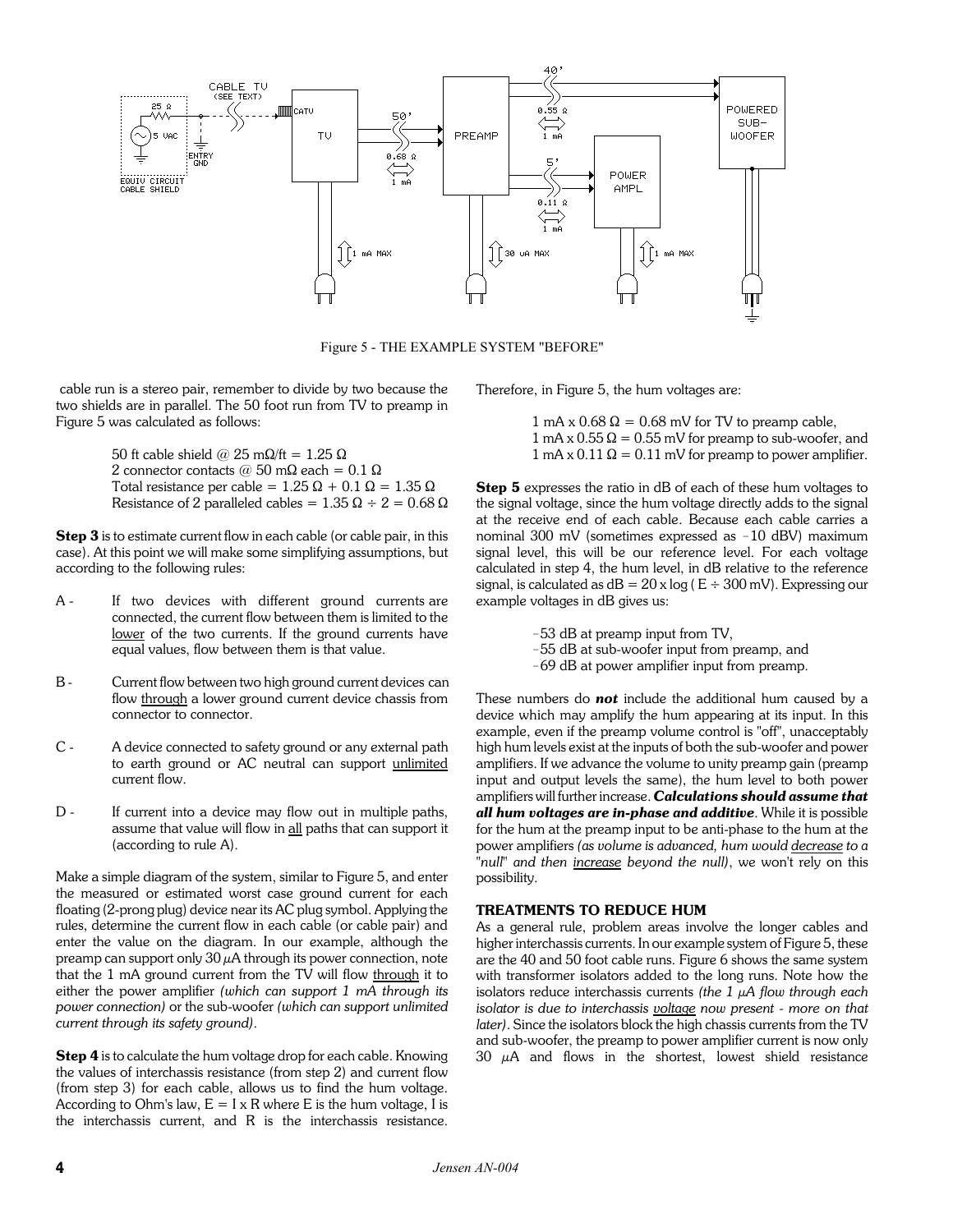cable. Following steps 3, 4, and 5 as before, the new hum estimates calculate as:

- -113 dB at preamp input from TV,
- -115 dB at sub-woofer input from preamp, and
- -99 dB at power amplifier input from preamp.

In reality, we can't achieve the  $-113$  dB and  $-115$  dB levels. Recall that Figure 2 showed a Thevenin equivalent circuit for each device, consisting of voltage source  $V_x$  and capacitance  $C_x$ . If an isolator effectively disconnects a device from ground, its chassis will "float" above safety ground at its Thevenin voltage. This voltage, which appears as common-mode (on both input lines) to the isolator, could range from 0 to 120 V. A reasonable typical is  $60$  V which is  $+46$  dB relative to a 300 mV reference signal. Even the best *real* isolator, with a CMRR of 120 dB, will have an output hum level of  $+46$  dB  $-120$  dB or  $-74$  dB.

If, as shown in Figure 6, we ground each device through a separate wire (not through the audio cable shields), we can essentially remove the common-mode voltage from the isolator. More and more equipment, TV receivers especially, have plastic cabinets and the only exposed metal may be screwheads and connectors, making it unclear how to ground the "chassis". DO NOT make the ground wire connection to anything INSIDE the cabinet  $-$  you may severely damage the equipment and/or create a lethal shock hazard. You can confirm that a screwhead, for example, is an effective "chassis" ground by: 1) disconnecting the equipment from everything except AC power, 2) with an AC voltmeter, monitor the voltage between an audio output jack's outer (shield) contact and the AC outlet's safety ground pin, and 3) verify that the voltmeter reading drops to under a volt when the grounding wire connected to the AC outlet's safety ground pin is touched to the screwhead. When grounded this way, the output hum level of our example system will drop from  $-74$  dB to about  $-110$  dB (the thermal noise floor of a Jensen ISO-MAX<sup>®</sup> CI-2RR isolator). With isolators and added grounds in place, our estimate becomes:

- $-110$  dB at preamp input from TV,
- -110 dB at sub-woofer input from preamp, and
- -99 dB at power amplifier input from preamp.

The -99 dB figure can be improved further by lowering the shield resistance of the 5 foot cable which uses a foil shielded cable with #24 gauge drain wire (25 m $\Omega$  per foot). Cable using a #18 gauge equivalent braided copper shield (6.5 m $\Omega$  per foot) will lower hum level by 5 dB from  $-99$  dB to  $-104$  dB.

The *cable TV* connection is shown to illustrate the problems it can cause. Most cable systems supply AC power to their trunk mounted repeater amplifiers through the trunk cable itself. This 60 Hz AC current flows through the shield of the coaxial trunk cable and (surprise) causes AC voltage drops. For safety reasons (lightning strikes to the trunk line, for example) the residential "drop" cable is usually "grounded" near its point of entry to the building. This ground may be to a water pipe, a separate earth ground rod, the same ground point used by the main AC power panel, or the ground connection may not even exist. In any case the cable TV shield will typically carry several volts of hum with respect to the building's safety ground wiring. When the dotted cable connection is made in Figure 5, this ground voltage difference can cause very high currents (just under 200 mA in our example) to flow from cable shield to TV, through audio cable to the preamp through more audio cable to the sub-woofer system and its safety ground. The resulting voltage drops in the audio cables produce truly horrible hum levels of about  $-6$ dB. One might be sorely tempted to "lift" the safety ground of the sub-woofer to reduce the hum (which it would).

## **DO NOT DEFEAT SAFETY GROUNDS!**

*A "ground adapter" is intended to provide a safety ground for 3-conductor power cords when used with 2-prong outlets, NOT defeat the safety ground provided by a 3-prong outlet. Defeating a safety ground could allow lethal voltages to appear on all equipment in an interconnected system.*

In most systems, the best way to deal with the cable TV problem is to stop the current flow with a  $75 \Omega$  RF isolator. Most commercial RF isolators are simply high-pass filters which use capacitive coupling, resulting in input to output capacitances up to 4 nF. Although these isolators certainly *reduce* the current injected into the ground system, RF transformer type isolators, with capacitances under 50 pF, work about 40 dB better, to effectively *eliminate* the current. The Jensen ISO-MAX<sup>®</sup> VR-1FF is such a transformer type isolator. Because our modified system of Figure 6 prevents the TV chassis currents from passing through any audio cables, it does not need an RF isolator. Generally, neither RF isolator type can be used with DSS receivers because they do not pass DC current.

An unbalanced audio system with two or more safety grounded devices (3-prong AC plugs) will virtually always require audio isolators to prevent hum. Without isolation, the voltage drops occurring in the safety ground wiring of the building are forced onto the audio cable shield system through the two or more safety ground connections. This problem will generally be made more severe as the



Figure 6 - THE EXAMPLE SYSTEM "AFTER"